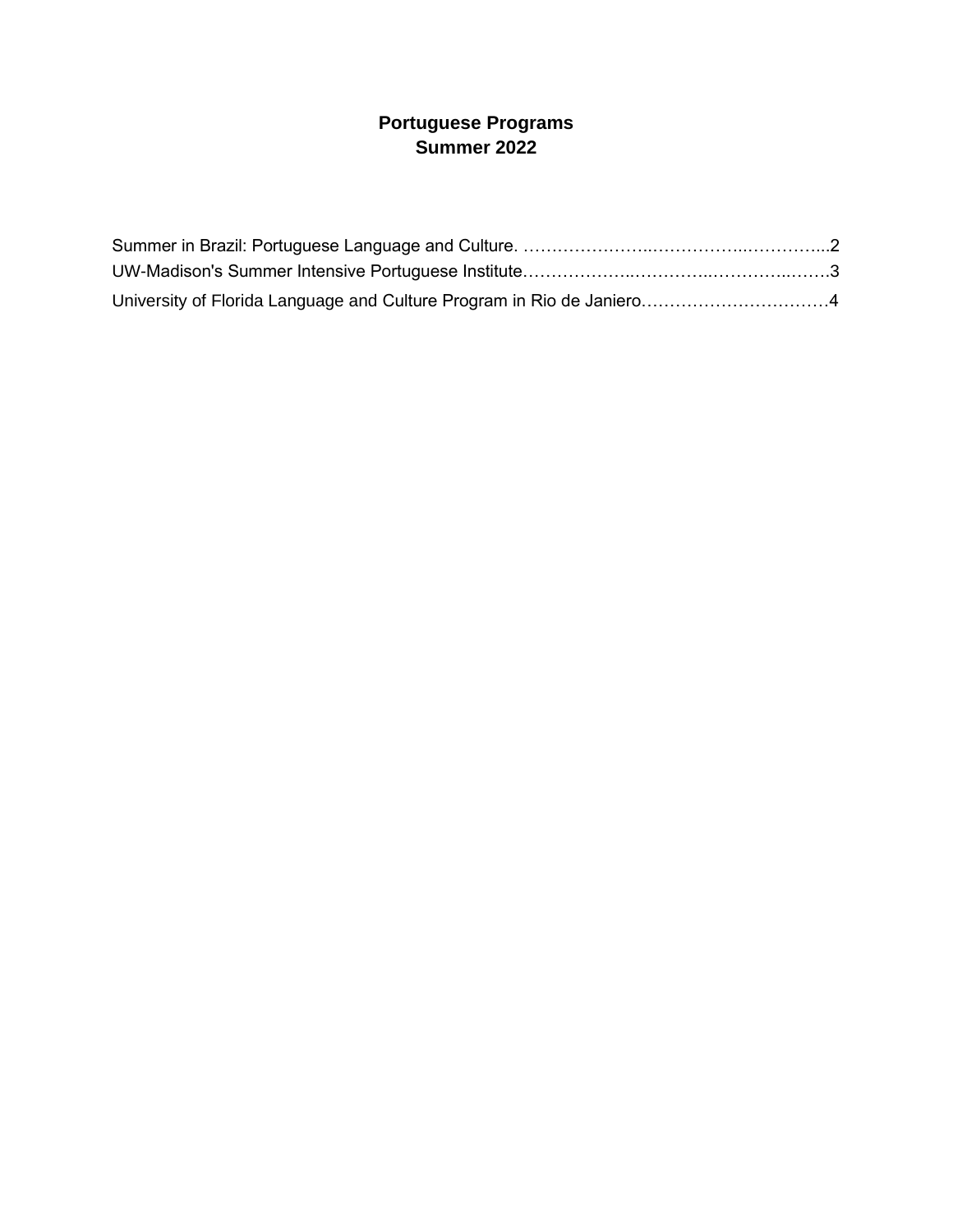## **Summer in Brazil: Portuguese Language and Culture – FLAS Eligible**

Center for Latin American Studies – Tulane University Center for Latin American, Caribbean, and Latinx Studies – Vanderbilt University

**Location:** São Paulo, Brazil

**Dates:** June 11- July 22, 2022 (June 6 – July 29, 2022 if online)

**COVID Contingency Plans:** A virtual program will be offered if the pandemic precludes travel in Summer 2022. A final decision about mode of instruction will be made in Spring 2022.

**Program Summary:** This 6-week program caters to graduate and undergraduate students who wish to achieve a high level of Portuguese fluency through immersion in Brazilian language and culture. With language classes at the intermediate and advanced levels, it allows students to study with Brazilian faculty while living with local families or college students in the hip São Paulo neighborhood of Perdizes. Participants enroll in two courses: one language course and one content course on contemporary Brazilian society taught in Portuguese. Outside of the classroom, they explore São Paulo and its surroundings through organized excursions to museums, landmarks, and historic sites, and set off on personal adventures with friends and roommates.

An online version of the program developed in Summer 2020 enables students to study with the same native-speaking instructors they would work with in Brazil. Classes will meet via Zoom and the program will be lengthened to 8 weeks to accommodate FLAS contact-hour requirements.

**Program Cost:** \$7,000 (\$5,000 Tuition; \$2,000 Housing/Logistics fee) *In-Person Program Price ONLY; Online price will be announced if the program transitions to that format.*

### **Program Website:** <https://stonecenter.tulane.edu/node/2579>

**Application:** [https://studyabroadprograms.tulane.edu/index.cfm?FuseAction=Programs.ViewProgram&Progr](https://studyabroadprograms.tulane.edu/index.cfm?FuseAction=Programs.ViewProgram&Program_ID=10236) [am\\_ID=10236](https://studyabroadprograms.tulane.edu/index.cfm?FuseAction=Programs.ViewProgram&Program_ID=10236) 

**Application Deadline:** Friday, March 11, 2022

**Contact:** sclassum@tulane.edu | +1 (504) 862–8629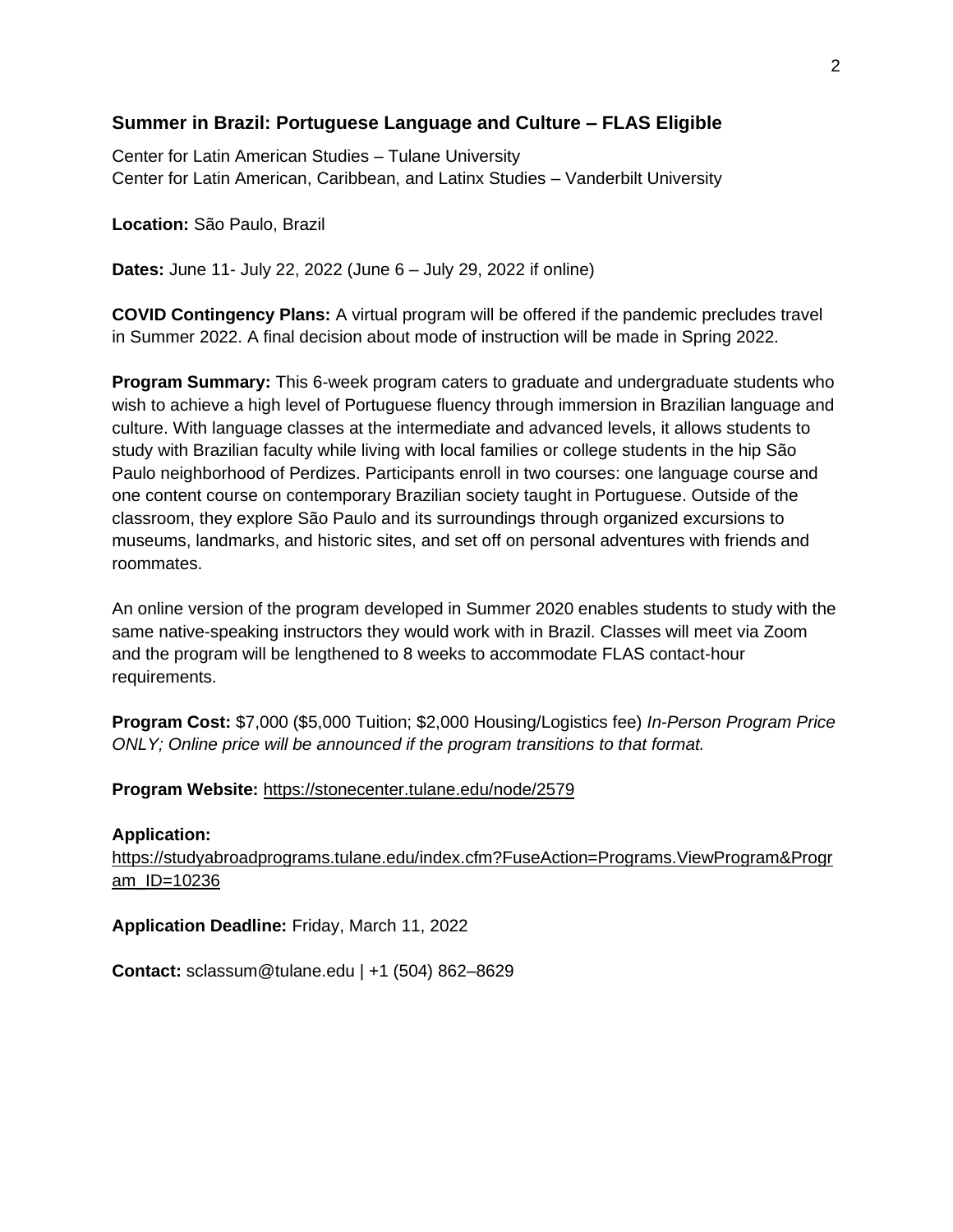## **Summer Intensive Portuguese Institute (SIPI) – FLAS Eligible**

University of Wisconsin-Madison

**Program Location:** The Summer Intensive Portuguese Institute (SIPI) will take place at the University of Wisconsin-Madison during the eight-week summer session, June 20-August 12, 2022.

Dates: June 20<sup>th</sup> through August 12<sup>th</sup>, 2022

**COVID Contingency Plans:** In the event of increased COVID restrictions, the course will become virtual and will include synchronous (all students participating live online) components.

**Program Summary:** This special eight-week language course is designed for people wishing to study Beginning Brazilian Portuguese. The Summer Intensive Portuguese Institute is sponsored by the Language Program Office, in cooperation with the Wisconsin Intensive Summer Language Institutes (WISLI); the Latin American, Caribbean and Iberian Studies Program (LACIS), a Title VI National Resource Center; and the Department of Spanish & Portuguese at the University of Wisconsin-Madison. Instruction is five days a week, four hours a day and the courses (listed as Portuguese 301-302) carry 8 credits. The program also includes activities related to Brazilian culture.

**Program Cost:** SIPI guarantees that all admitted students will receive funding assistance, so that the total cost will NOT exceed \$5,000.

**Eligibility:** Open to advanced undergraduates, graduate students, and faculty and other researchers from any institution and will be useful to those who need to develop communication skills and reading knowledge for research. Knowledge of Spanish or another Romance language is required (2-3 years equivalency). Enrollment is limited to 18 students.

**Application deadline:** April 1st, 2022

[Information about scholarships](https://sipi.wisc.edu/costs-and-funding/)

[Program website](https://sipi.wisc.edu/)

**Contact:** [sipi@lpo.wisc.edu](mailto:sipi@lpo.wisc.edu)